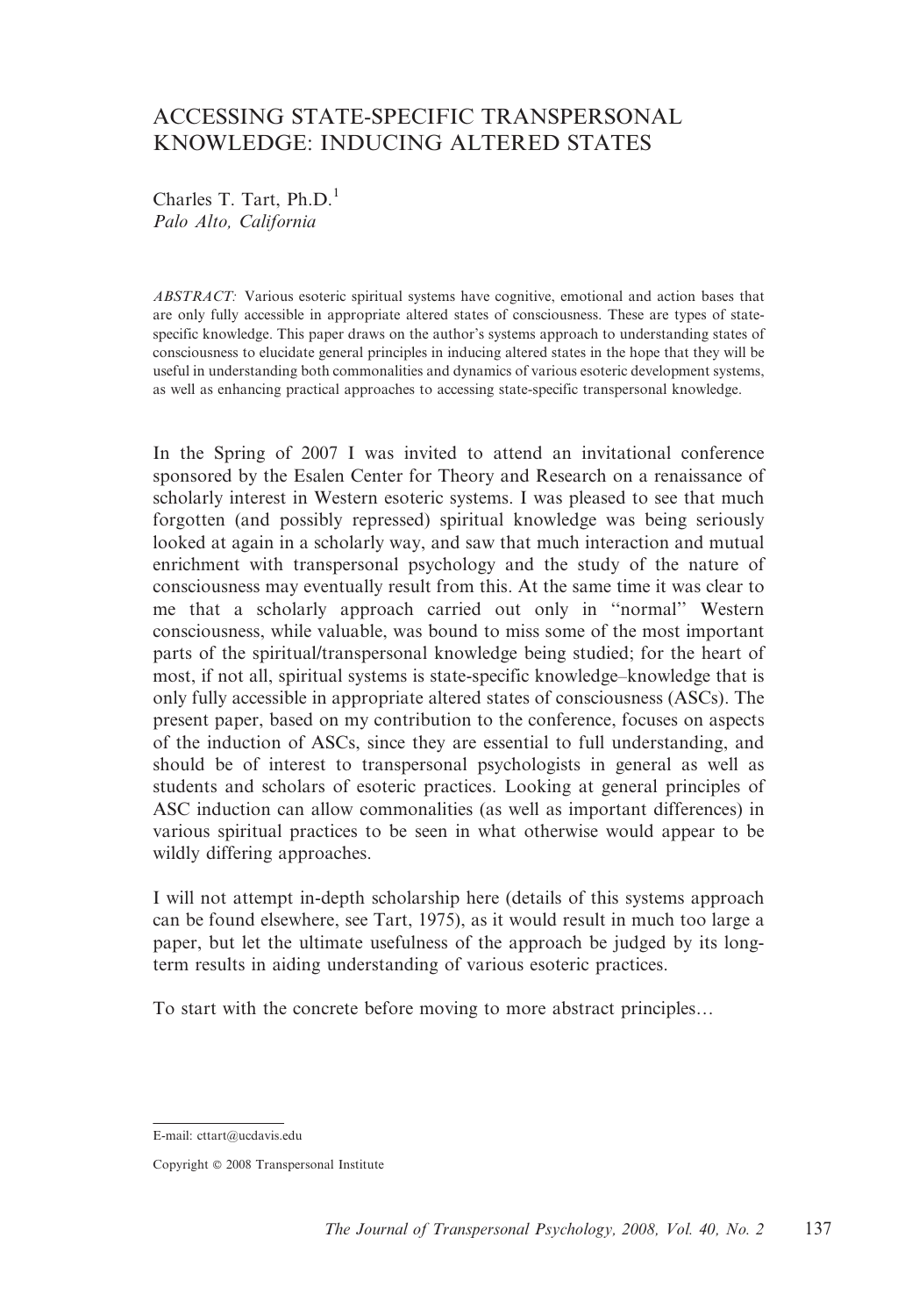#### THE MONK, THE ALCHEMIST, THE SHAMAN

Just before writing my conference paper, I watched a video about Tibet, in which I was constantly seeing monks and lamas twirling their handheld prayer wheels–around and around and around–which reminded me of mediaeval alchemists stirring and stirring and stirring various preparations, concentrating, making circular motions, for hours and hours, like the monks and lamas– around and around and around–which reminded me of a demonstration I sometimes gave to students in my ASC classes at UC Davis and ITP.

I would tell them to watch carefully, I was going to demonstrate a powerful technique for inducing an ASC. Then I would step to the blackboard and slowly draw a large circle, then draw a same size circle over it, and over it, again and again, around and around and around. After allowing a minute or so of this for the students to become puzzled - what's so special about drawing a circle over and over? - I would tell them that while this looked meaningless or silly to us, people with a modern, Western cultural background, if they were Eskimo shamans they would realize this was a classical technique for entering the spirit world, for, in our terms, inducing an ASC.

We will look at these examples again at the end of this paper from the theoretical perspective developed.

#### STATES OF CONSCIOUSNESS

The following is a revised and updated version of the induction chapter of a book presenting my systems approach to understanding states of consciousness (SoCs)(Tart, 1975), an approach developed from both my psychological training and my earlier work as a radio engineer. The latter was an important influence, as it familiarized me in dealing with complex systems, rather than being overly affected by the lure of what Gunther Stent (1972) called *premature parsimony*, a common cognitive pathology in science where the desire to create a simple and elegant explanation for things results in ignoring important aspects of the actual phenomena. Although consciousness research has now become relatively respectable in contemporary psychology and neurology, the lure of premature parsimony is as strong as ever, and the field is rife with oversimplifications. What I will briefly share with you here is somewhat complex, but, I believe, more adequate to the actual phenomenology of ASCs than other approaches of which I am aware. I regret that I cannot cite much in the way of recent references that expand this original work, as almost nothing has been done with this kind of systems approach other than my continued refinement of it.

I shall have to move lightly over many aspects of my systems approach in order to focus on induction, but full details are available in the original work (Tart, 1975).

We begin with the concept of a *discrete state of consciousness* (d-SoC), a relatively stable gestalt of the various functions or subsystems of consciousness,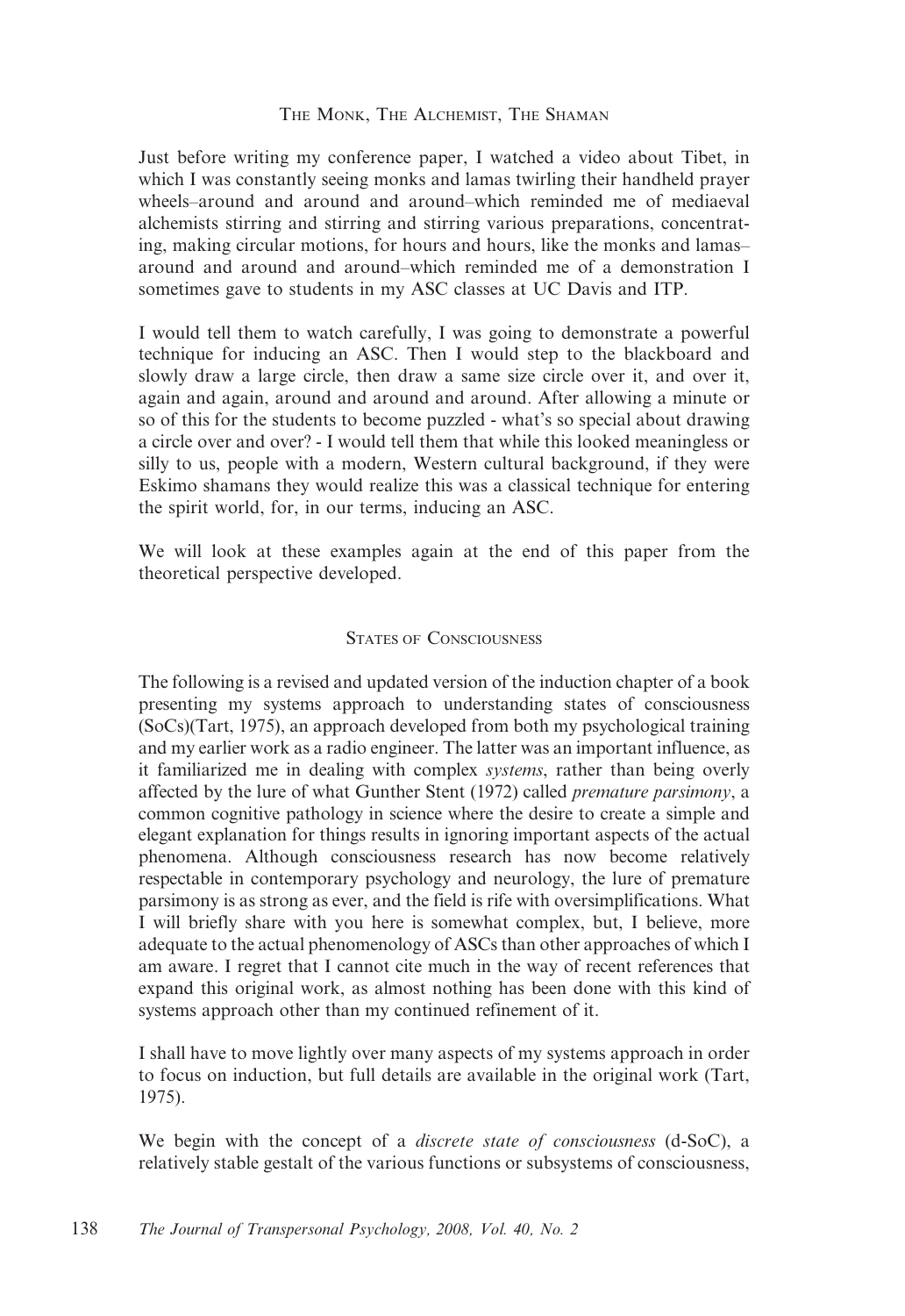a state that, from an experiential perspective, has a certain ''feel'' to it. If I asked you right now, dear reader, ''Are you in your ordinary state of consciousness (SoC)?'' Or, ''Are you drunk?'' Or ''Are you dreaming?'' I doubt that any of you would have difficulty in immediately recognizing your ongoing gestalt of experience as what you call your ordinary state. Your ordinary state is a d-SoC, as are being drunk or dreaming at night. The adjective ''discrete'' is added in my systems approach to recognize that, for most of us, most of the time, each such state is *discretely* different from the other. It is not a matter of continuity whereby, e.g., if you have N units of whatever consciousness is, then increasing it to 2N makes you drunk and increasing it to 3N makes you dreaming, or you might have  $2\frac{1}{2}N$  and so you are in that kind of "state." Each d-SoC has its own unique organization, gestalt, pattern, and there is a transition procedure and transition period to get from one to the other. You have to drink a lot to get drunk (ignore slightly tipsy states for now), you have to go to sleep to begin dreaming.

[For simplicity of reading I will write ''state'' or SoC and ''altered state'' or ASC when I mean d-SoC or d-ASC, but understand that in reading other authors there is great variation in what people mean by ''state'' of consciousness and their usage may not be consistent with what I write here.]

A state of consciousness, then, is a system that has a certain coherent gestalt "feel" to it, a recognizable pattern like "ordinary" or "drunk" or "dreaming." Importantly, states that last long enough for us to ordinarily recognize and work with them are *stabilized* in multiple ways, so as to maintain their integrity in the face of changing environmental inputs and changing actions taken in response to the environment<sup>2</sup>. Any system has emergent properties important to study in themselves, but may also be usefully analyzed into subsystems or functions, especially since changes in these subsystems or functions may be important in inducing an ASC. Figure 1 shows the principal psychological subsystems<sup>3</sup> with which I have worked, also showing principal information flow routes, to give the overall flavor of a state of consciousness as a system. Details are not important for our purposes in this article.

Figure 1 is a static diagram, of course, and what is really needed is an animated, dynamic diagram showing changes within the subsystems and in the information flows between the subsystems, but all the while maintaining a recognizable ''shape,'' the overall gestalt of a particular state. Our ordinary state, for example, is not just there, is not a static entity, but is a constant pattern of activity, a flow of energies and mental contents. We are very busy being in our ordinary state, it is a lot of work–but we are so used to doing this work that we normally never notice it.

Suppose that the coping function of a particular state is not appropriate for the existing environmental situation: you can not understand important aspects of the situation in terms of your current state, or do what is needed, given the resources of your current state. Some ASC might be more useful. Or suppose that your environment is safe and stable, no particular action in any state is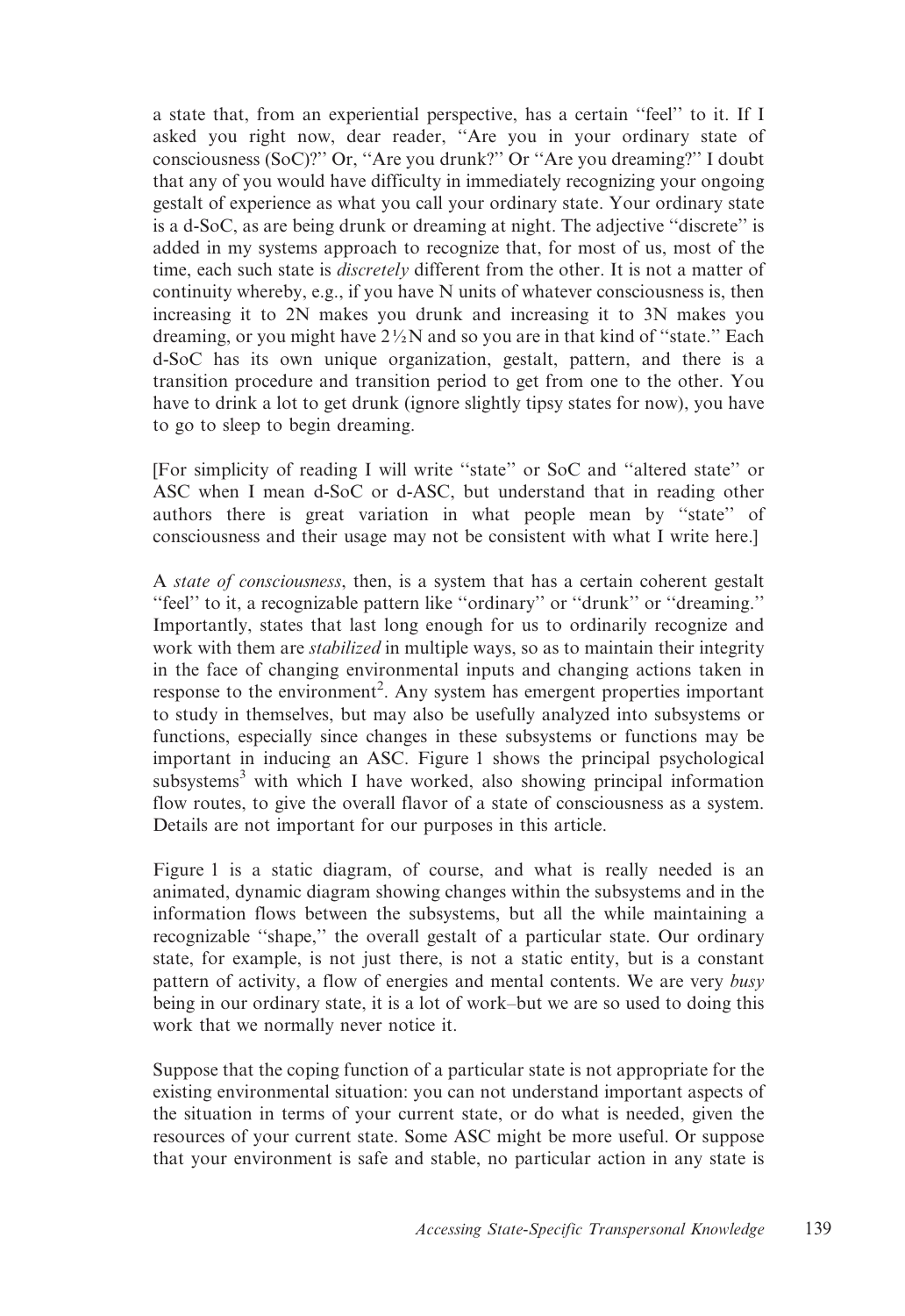

Figure 1. Basic subsystems and principal information flow routes in the systems approach to states of consciousness.

needed to cope with it, and you want to explore the mind by transitioning to an ASC: what do you do?

We will look at the process of inducing an ASC in general from my systems approach, and then illustrate its application to two transitions from ordinary consciousness: to sleep and to hypnosis, finally returning to our Tibetan monk, our shaman, and our alchemist.

### Inducing an ASC: General Principles

The starting point is some baseline state of consciousness (b-SoC): for simplicity, we will take this to be our ordinary state, although we could use any discrete state as a baseline to measure change against.

As briefly noted above, our ordinary state is an active, stable, overall patterning of psychological functions which, via multiple stabilization relationships<sup>4</sup> among its constituent parts, maintains its identity in spite of environmental changes. I emphasize multiple stabilization, for as in any wellengineered, complex system, there are usually many processes maintaining a state of consciousness: it would be too vulnerable to non-adaptive disruption if there were only a few. A person who goes into an ASC at the drop of a hat is not likely to survive, since our ordinary state is the optimal one for coping with so many life situations.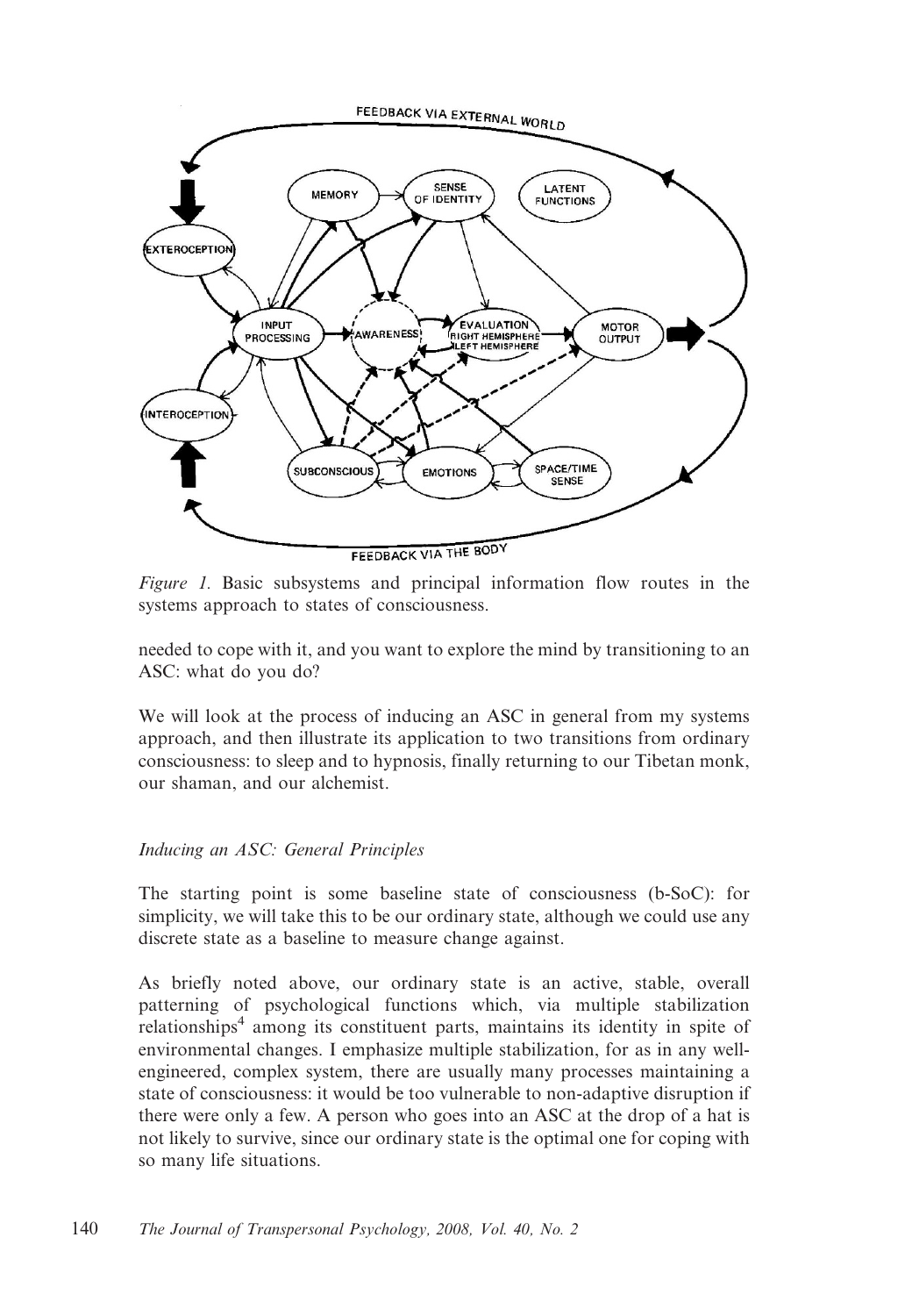Inducing the transition to an ASC is a three-step process, based on two psychological and/or physiological operations, disruption and patterning. The process is what happens internally; the operations are the particular things you do to yourself, or someone or something does to you, to make the induction process happen. In the following pages the steps of the process are described sequentially and the operations are described sequentially, but note that the same action may sometimes function as both kinds of induction operation, disruption and patterning, simultaneously.

### Induction Operations: Disruption and Patterning

The first induction operation is to disrupt the stabilization of your baseline state, your ordinary state, to interfere with the loading, positive and negative feedback, and limiting processes/structures that keep your psychological structures operating within their ordinary range. Because ordinary consciousness is generally a well-engineered, multiply stabilized process, several stabilization processes must be disrupted. If, for example, someone were to clap his hands loudly right now, while you are reading, you would be startled. Your level of activation would be increased; you might even jump a little. I doubt, however, that you would enter an ASC. Throwing a totally unexpected and intense stimulus into your mind could cause a momentary shift within the pattern of your ordinary state, but usually not a transition to an ASC.

By analogy, you could probably go out and loosen one or several bolts–they are stabilization devices–at random on your car engine, but your car would still run. It is held together, stabilized, with many bolts, not just one or two.

So the first operation in inducing an ASC is to disrupt enough stabilization processes to a great enough extent that the baseline pattern of consciousness cannot maintain its integrity. You have to take out enough critical bolts, as it were, so the engine will not run; your car is no longer in ''running automobile'' state. If only some of the stabilization processes are disrupted, the remaining undisrupted ones may be sufficient to hold the system together; thus an induction procedure can be carried out without actually inducing an  $ASC^5$ .

Stabilization processes can be disrupted directly when they can be identified, or indirectly by pushing some other psychological subsystems/functions to and beyond their limits of functioning. Particular subsystems, for example, can be disrupted by overloading them with stimuli, depriving them of stimuli, or giving them anomalous stimuli that cannot be processed in habitual ways. The functioning of a subsystem can also be disrupted by withdrawing attention/ awareness energy or other psychological energy from it, a gentle kind of disruption. If the operation of one subsystem is disrupted, it may alter the operation of a second subsystem via interactive feedback paths, etc.

Psychoactive drugs can also disrupt the functioning of the baseline state, as can any intense physiological procedure, such as exhaustion or exercise.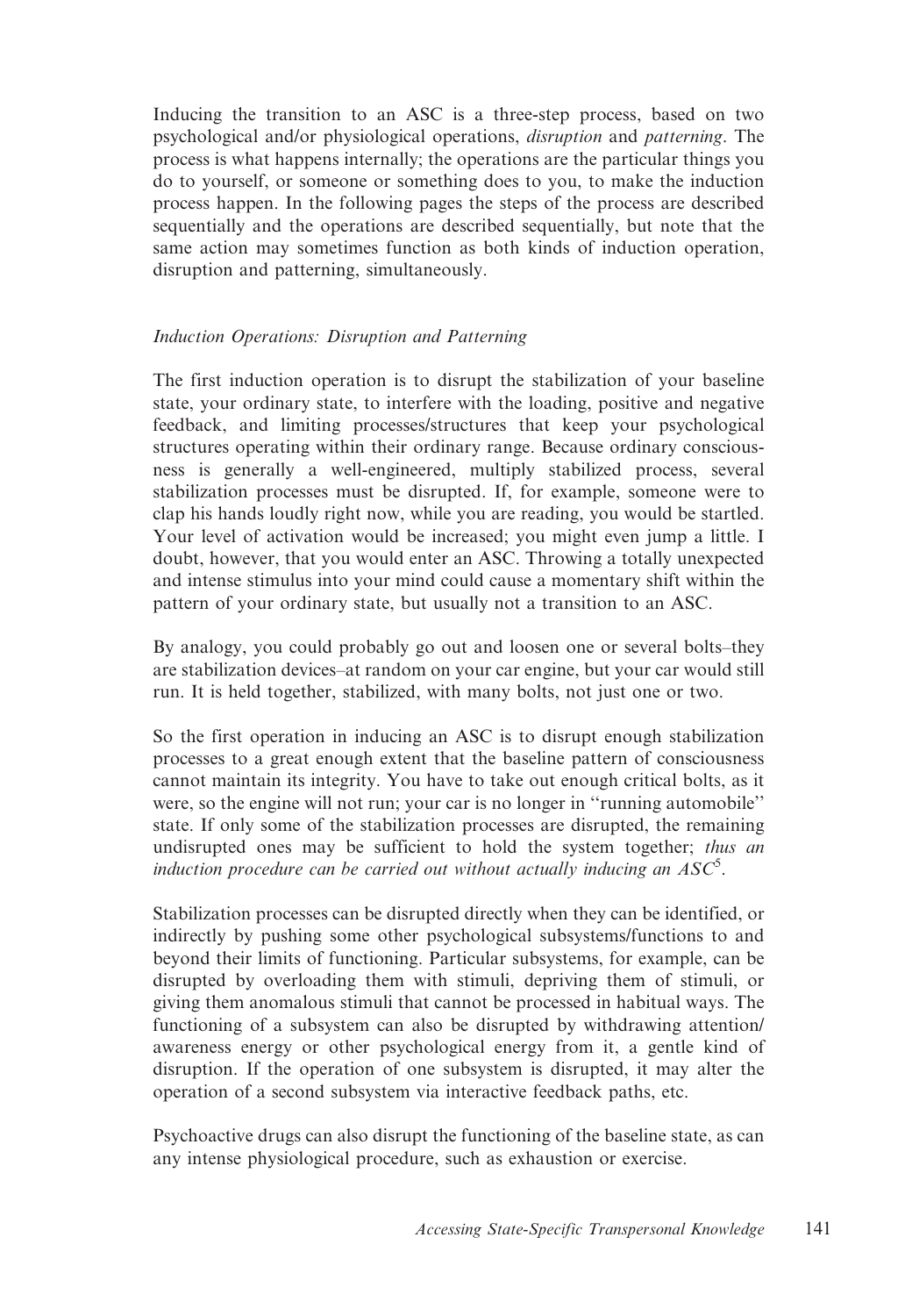

Figure 2. Steps in the induction of an altered state.

The second induction operation is to apply *patterning forces*, stimuli that then "push" or "pull" disrupted psychological functioning and subsystems toward the new pattern of the desired ASC. These patterning stimuli may also serve to disrupt the ordinary functioning of the baseline state insofar as they are incongruent with the functioning of that state. Thus, the same stimuli may sometimes serve as both disruptive and patterning forces. For example, viewing a diagram that makes little sense in the baseline state of consciousness can be a mild disrupting force. But the same diagram, viewed in the altered state, may "make sense" or be aesthetically pleasing and thus may become a patterning force, a mandala for meditation, for example.

#### Steps in the Induction Process

Figure 2 sketches the basic steps of the induction process. The baseline state is symbolized here as physical blocks of various shapes and sizes (representing particular psychological subsystems or functions/structures) forming a system/ construction (the state of consciousness) in a gravitational field (the environment). Blocks that touch are in relationship to each other

At the extreme left, a number of psychological structures are assembled into a stable construction, the b-SoC. A low pile of actual physical blocks like this could handle a lot of shaking and pushing - environmental or bodily change while still maintaining their relationship with each other. The detached shapes below the base of the construction represent latent psychological potentials not available in the baseline state.

Disrupting (and patterning) forces, represented by the heavy and light arrows, respectively, are applied to begin induction. The second panel depicts this beginning and represents change within the baseline state. The disruptive (and patterning) forces are being applied, and while the overall construction remains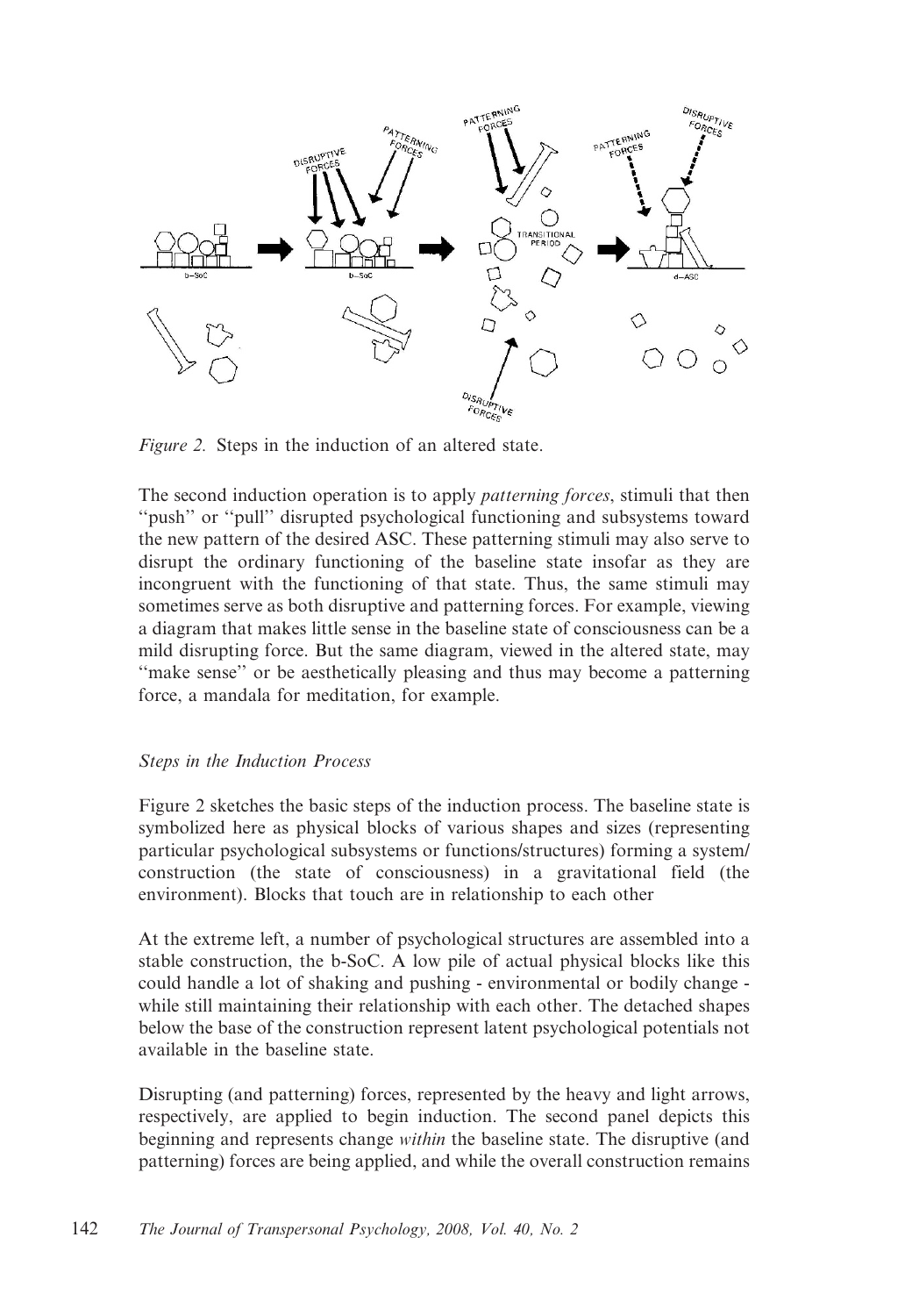basically the same, some of the relationships within it have changed to some extent. System change has about reached its limit: at the right and left ends of the construction, for example, things are close to falling apart. Particular psychological structures/subsystems have altered as far as they can while still maintaining the overall pattern of the system.

Also shown is the changing relationship of some of the latent potentials outside consciousness, changes we must postulate from this systems approach and our knowledge of the dynamic unconscious, but about which we have little empirical data at present.

If the disrupting forces are successful in finally breaking down the organization of the baseline state, the second step of the induction process occurs, the construction/state of consciousness comes apart, and a transitional period occurs. Note I deliberately call this a ''period'' rather than a ''state'' to emphasize its transitional, temporary nature. In Figure 2 this transition period is depicted in the third panel as the scattering of parts of the construction, without clear-cut relationships to one another or perhaps with momentary, dissociated/unusual relationships, as with the small square, the circle, and the hexagon shown touching each other on the left side of the transition diagram.

The disrupting forces are now represented by the light arrows, as they are not as important after the disruption has actually occurred; the now more important patterning forces are represented by the heavy arrows. The patterning stimuli/forces must then push or pull the isolated psychological structures into a new construction, the third and final step of the induction process in which a new, stabilized structure, the ASC, forms, as shown in the fourth panel. Some of the psychological structures/functions present in the baseline state, such as those represented by the squares, trapezoids, circles, and small hexagon, may not be available in this new state of consciousness; other psychological functions not available in the baseline state have now become available. Some functions available in the baseline state may be available at the same or at an altered level of functioning in the ASC. There is a change in both the selection of human potentials used and the manner in which they are constructed into a working system.

Figure 2 also indicates that the patterning and disrupting forces may have to continue to be present, perhaps in attenuated form–so they are drawn with dotted line–in order for this new state to be stable. The ASC may not have enough internal stabilization at first to hold up against internal or environmental change, and situational props may be needed. For example, a person may at first have to be hypnotized in a very quiet, supportive environment in order to make the transition into hypnosis, but after he has been hypnotized a few times, the ASC is stable enough so that he can remain hypnotized under noisy, chaotic conditions. A meditator may need quiet, undisturbed conditions at first to have any success, but later be able to alter her mental state under more normal environmental conditions.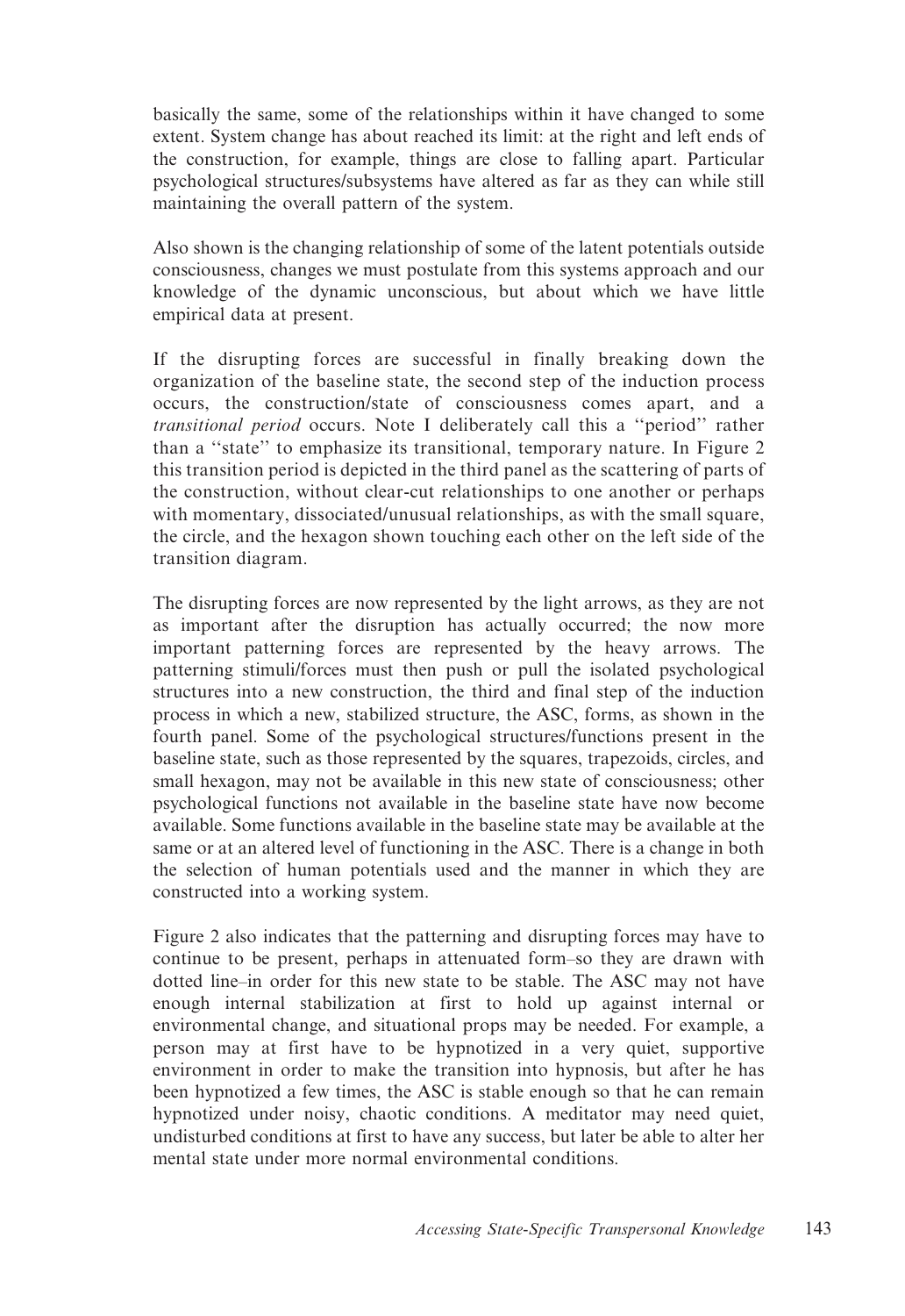### De-induction

In following this example, you probably thought of going from your ordinary state to some more exotic ASC, but this theoretical sequence applies for transition from any discrete state to any other discrete state. Thus this is also the *de-induction* process, the process of going from an ASC back to the baseline state. Disrupting forces are applied to destabilize the altered state, and patterning forces to reinstate the baseline state; a transitional period ensues, and the baseline state re-forms. Since it is generally much easier to get back into our ordinary state–it is so incredibly overlearned–we usually pay little attention to the de-induction process. It is usually much speedier than the induction process too, although it is just as complex in principle as the induction process.

### ASCS AS TRANSITIONAL PATHS TO OTHER ASCS

It may be that some ASCs cannot be reached directly from another particular state; some intermediary state has to be traversed. The process is like crossing a stream that is too wide to leap over directly: you have to leap onto one or more stepping stones in sequence to get to the other side. Each stepping stone is a stable place in itself, but they are transitional with respect to the beginning and end points of the process. An example of this is Rapid Eye Movement (REM) sleep where most dreaming occurs. With the exception of the pathology of narcolepsy or conditions of extreme sleep deprivation, we cannot go directly from waking to REM sleep; we have to go through a long period of the intermediate non-REM sleep state.

These kinds of stable but transitional states should not be confused with the inherently unstable transitional periods discussed above, and we should be careful in our use of the words ''state'' and ''period.''

Let us now look at examples of two $<sup>6</sup>$  inductions of ASCs, all starting from the</sup> ordinary waking state – the process of falling asleep and the induction of hypnosis. These examples are intended not as final analyses from the systems approach, but primarily as more concrete illustrations of how this approach to states of consciousness deals with the induction of altered states.

#### Going to Sleep – Perchance to Dream

You begin by lying down in a quiet, dimly lit or dark room, a safe place where you don't expect to have to deal with anything happening in your environment. The physical act of lying down, closing your eyes, being in a quiet place, immediately eliminates much of the stimuli that constitute loading stabilization, which helps to maintain your ordinary awake state. Since there are far fewer sensory stimuli coming in from the quiet environment, energy is not required for dealing with these stimuli, and some this psychological energy is freed. Some of it may, for example, go to enhancing imagery<sup>7</sup> Further,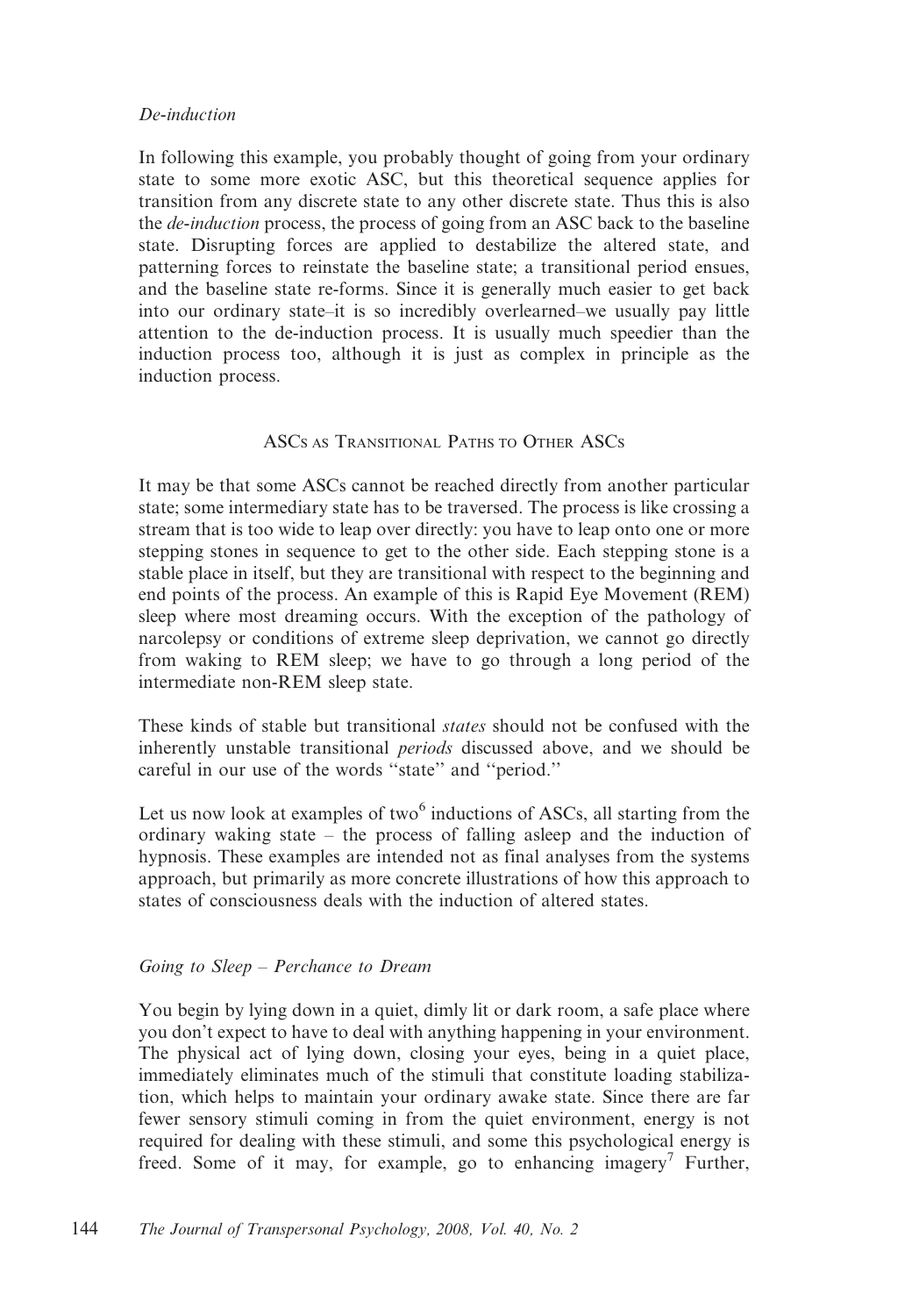incoming stimuli usually tend to pattern the kind of psychological energies that maintain your active, waking state; they activate you. Without this stimulation, then, certain kinds of psychological energies and consequent experiences are no longer generated. When these activation energies are generated, they ordinarily circulate through and further stabilize the waking state by loading it, keeping your limited resources busy with familiar, wakeful patterns.

Lying down and relaxing eliminate another major source of loading stabilization, the familiar, expected pattern of inputs from your body. Almost all your kinesthetic receptors for telling you what your body is doing respond primarily to change, e.g., so when you are relaxed and still for long periods, these receptors adapt out and stop sending messages into your central nervous system. Your body, in a neural impulse sense, literally disappears; it is no longer there to pattern consciousness.

Psychologically, you adopt an attitude that there is nothing to accomplish, no goals to be attained, no problems to solve, nothing important to deal with. Your attitude is that there is no normative pattern to hold your consciousness to.

It is usually futile to actively  $try$  to go to sleep. The active attitude that works so well in doing things within your ordinary waking state does not help here. Taking this passive attitude further withdraws attention/awareness energy from many of your feedback stabilization processes. If there is no norm to hold to, there is no need to monitor for and correct deviations from the norm. This is important for allowing thought processes and other psychological processes to drift into the hypnagogic mode.

So far these attitudes (nothing is important) and physical actions (inactions really, lying still and relaxing) are similar to the start of many other procedures for inducing various ASCs. What tips the balance toward inducing the particular ASC of sleep are the physiological factors (not that well understood, in spite of several decades of intense research on sleep) we call tiredness, or need to sleep, as well as your expectation that you are going to fall asleep. These tiredness factors constitute both further disrupting forces for the waking state and a patterning force or forces for shaping the transitional period into the sleep state. Their intensity is important in determining whether the induction is successful: if you are not at all tired, sleep will probably not occur. If you are very tired, sleep may occur even if the other disrupting operations (relaxing, reducing sensory input, taking a ''nothing is important'' attitude) have not been carried out.

Once the normal sleep cycle begins, a stage 1 EEG, containing rapid eye movements (REMs) will follow in about 90 minutes. Awakenings from stage1- REM periods typically produce 80% or higher dream recall, so while *dreaming* is a psychological concept, the correlation with physiology is high here. Figure 3 shows how the changed functioning of subsystems/functions, represented as irregularly bordered subsystems, and information flow routes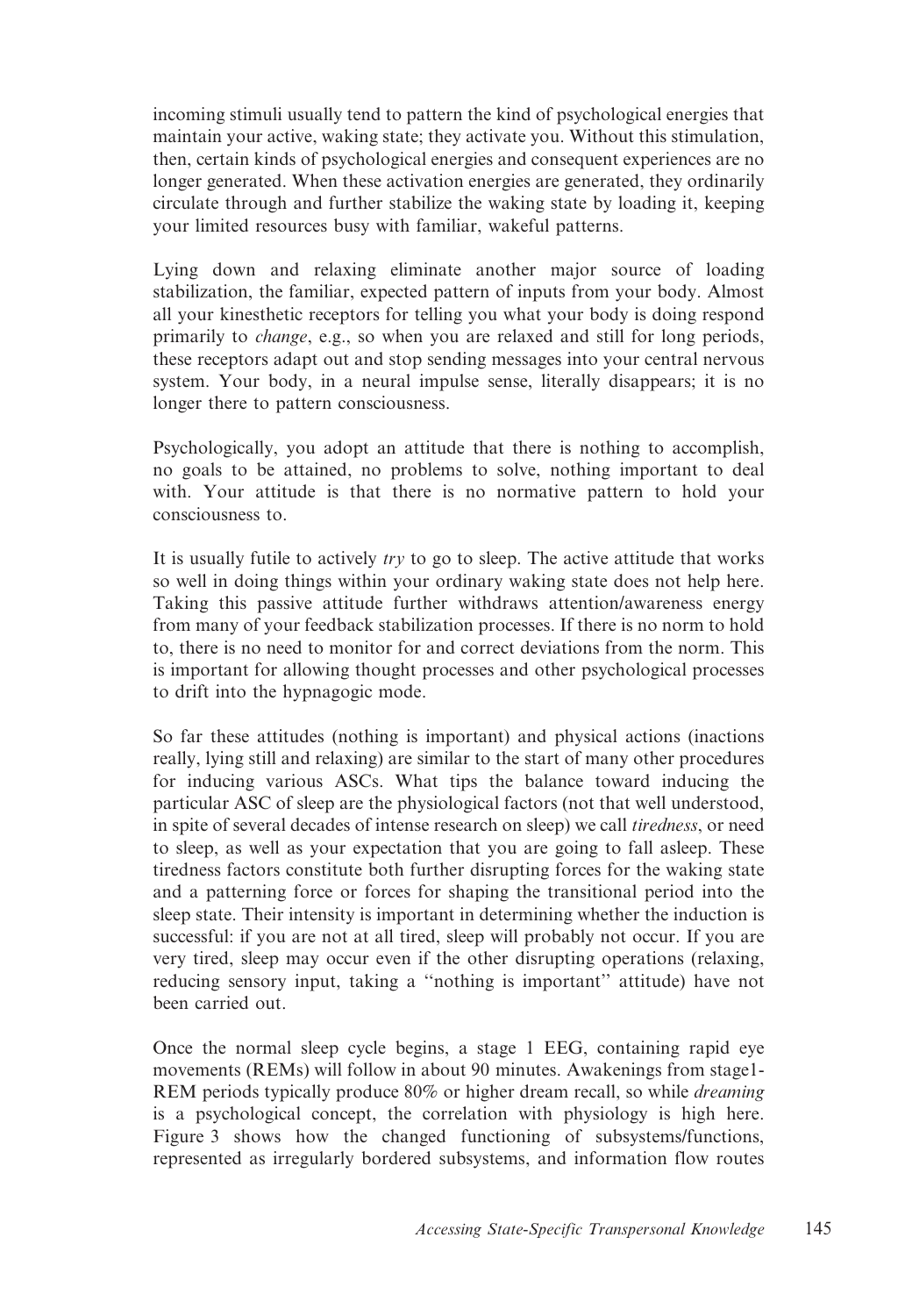

Figure 3. Ordinary dreaming as a system.

change in dreaming. This figure is provided only to indicate the direction and complexity analysis can go in, and will not be further discussed here.

## Inducing Hypnosis

The procedures for inducing hypnosis are many and varied, but certain steps are common to most of these procedures. I will illustrate what is likely to happen with a subject who is reasonably talented at becoming hypnotized: there are wide individual differences, which are a stable feature of personality.

What we might call the "zero" step, since it is not usually recognized as a formal step, is to voluntarily enter a situation in which you expect to be hypnotized by someone you consider an authority on hypnosis. This set and expectation makes an enormous difference in how you respond to the situation, as discussed below.

The first overt step usually involves the hypnotist asking you sit or lie comfortably, so you do not have to exert significant effort to maintain your bodily position, and further telling you not to move and to relax your body as much as possible. This step has a variety of effects. For one thing, if you are somewhat anxious about what is going to happen, your feeling of anxiety, which intimately relates to bodily tension, is at least partially relieved if you relax. You reduce your ability to feel anxiety. This makes it easier for you to alter your state of consciousness. Also, when your body is in a relaxed position and lying still, many of the kinesthetic receptors adapt out, as in going to sleep. Thus the body as a whole begins to fade out as a conscious experience; this known, patterned stimulation fades and no longer serves as a loading and patterning force to help stabilize your ordinary state.

Second, the hypnotist commonly tells you to listen only to his voice and ignore other thoughts or sensations that come into your mind. Ordinarily you constantly scan the environment to see if important stimuli are present and action is required. This constant scanning and thinking about what you sense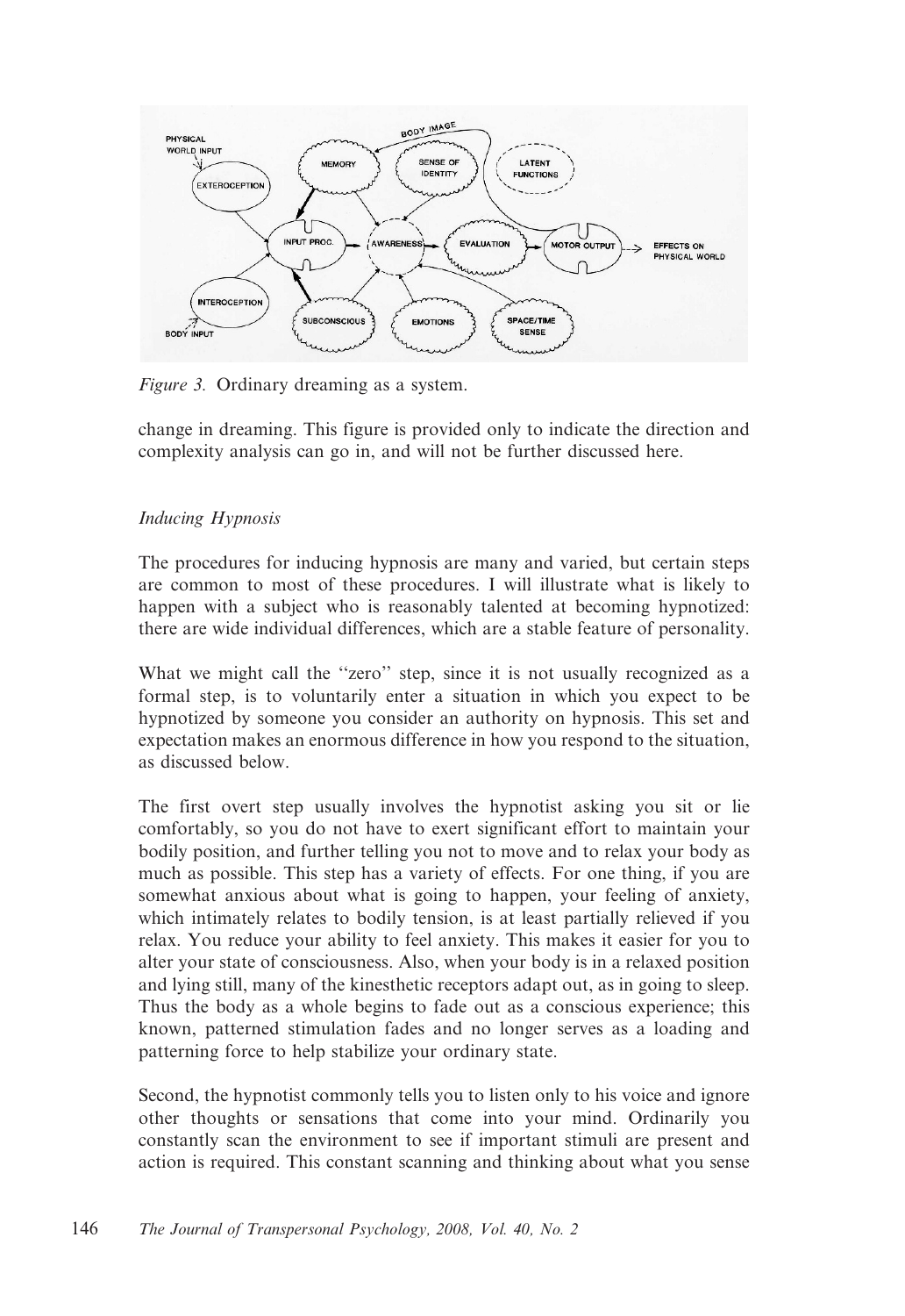keeps up a continuous, varied pattern of information and energy exchanges among subsystems, which tends to keep subsystems active in the waking state pattern: as varied perceptions come in, you must decide whether they are important, you must draw on memories from the past in making these decisions, etc. By withdrawing attention/awareness energy from this scanning of the environment, you withdraw a good deal of psychological energy and activity from a number of subsystems: a major loading and patterning stabilization process is attenuated.

A third common instruction is that you should not think about what the hypnotist is saying, but just listen to it passively. If the hypnotist says your arm is feeling heavy, you are not encouraged to think, ''He says it's feeling heavy, I wonder if it really will get heavy? I remember it got heavy a long time ago but that's because there was a weight on it; well, I guess I shouldn't be doubting…'' In your ordinary state you constantly think about what is being said to you and what is happening to you, and this maintains a great deal of evaluative and decision-making activity and again activates other subsystems. Thus, this passive attitude step also slows down the constant thinking that helps to maintain your ordinary state through loading stabilization.

Fourth, you are frequently told to focus your attention on some particular thing in addition to the hypnotist's voice. Let us take the example of your being asked to look fixedly at some simple object like a candle flame. This fixation serves to further reduce your scanning of the environment, with the same effects mentioned above, but it has an additional effect. It is unusual for you in your ordinary d-SoC to stare fixedly at one thing. If you do, all sorts of unexpected (to most people) visual effects eventually occur because your retina becomes fatigued. Colored halos start to appear around the object being stared at, e.g., or shadows appear and disappear, apparent movements occur, parts of the object fade. To the extent that these are not part of your usual experience, they constitute a kind of input that the Input-Processing subsystem is not used to handling, and so such inputs tend to disrupt the normal functioning of this subsystem.

Further, because the hypnotist earlier stated or implied that he has the power to help you have unusual experiences, the fact that you are now having unusual experiences enhances the prestige of the hypnotist and gives you more trust in him. This is a kind of "trick": by using physiological effects that you do not realize are the expected result of staring at anything, the hypnotist manages to take credit for inducing the effects and so enhances his psychological standing. The importance of this will become even clearer later when we discuss the Sense of Identity subsystem.

Fifth, the hypnotist commonly suggests to you that you are feeling sleepy or drowsy. This elicits a variety of memory associations that help the induction process. Since going to sleep means that your waking state breaks down, this suggestion acts as a disruptive force. And since going to sleep is associated with a fading out of your body image, this suggestion enhances the fading of the body image that is already occurring because of the adaptation of kinesthetic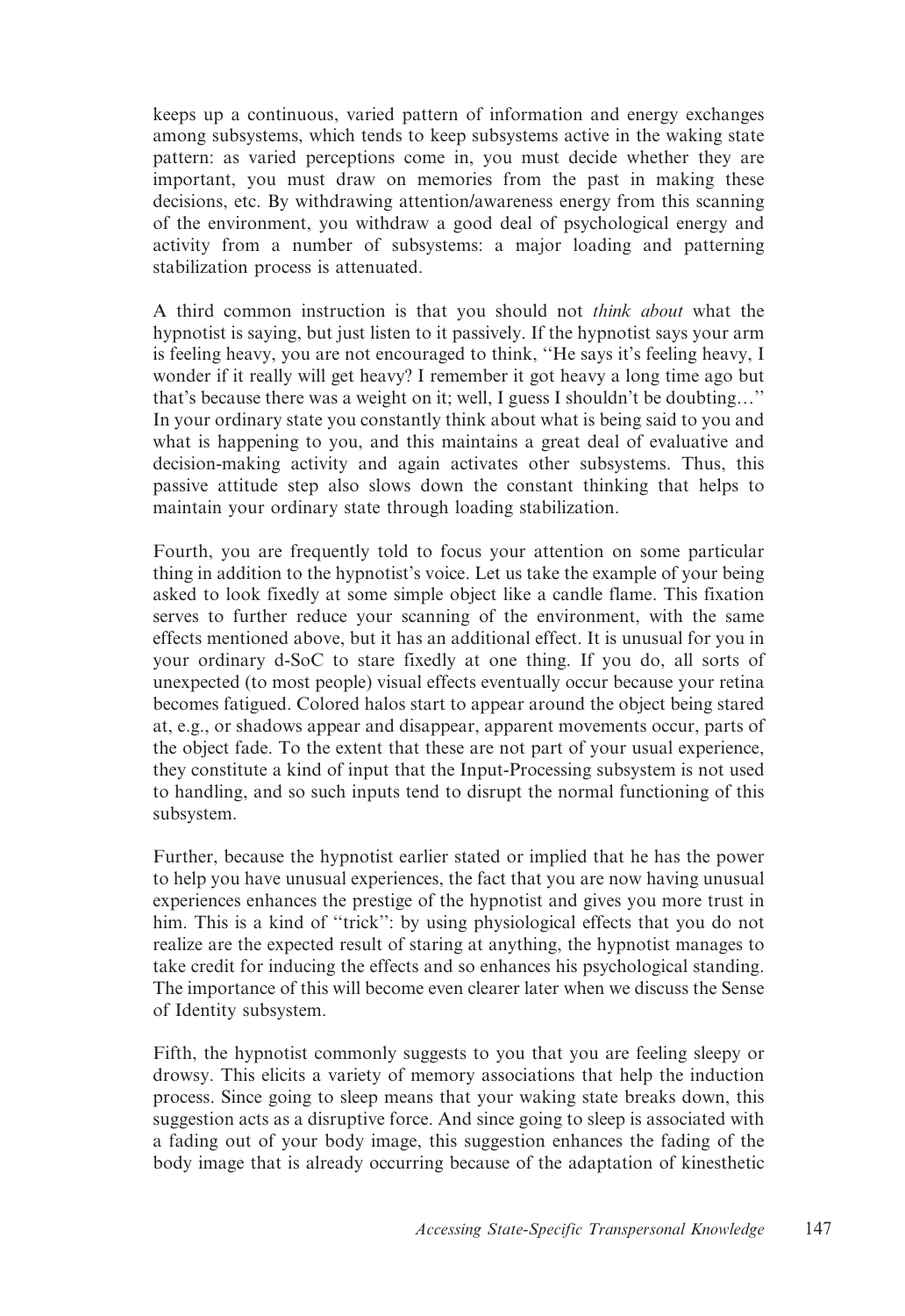receptors to your relaxed, still posture. Further, since going to sleep is a passive activity, the suggestion encourages a sense of passivity on your part and so reinforces the earlier instructions not to think about what the hypnotist is saying but simply to accept it. The references to sleep also draw up memories and expectations of your identity fading, so energy is not required to keep evaluating the situation in terms of your personal values.

Sixth, as well as suggesting sleep, the hypnotist often explicitly indicates that this sleep is not quite the same as real sleep because you will still hear and respond to him. The hypnotist may not need to suggest this overtly: almost everyone in our culture knows enough about hypnosis to realize that the subject can still hear the hypnotist. This is a specific patterning force. The suggestions telling you that what is happening is like sleep primarily serve to disrupt your baseline state, but since the hypnotist does not want you actually to go to sleep, he adds a patterning force to produce a passive, sleeplike state in which communication with the hypnotist is still effective.

Seventh, once you appear passive and relaxed, most hypnotic procedures go on to simple motor suggestions, such as having you hold an arm horizontally out in front of you and telling you it is getting heavy, very heavy. Motor suggestions like this are relatively easy for most people to experience, even without a previous hypnotic induction procedure, and as you begin to respond to these suggestions, the hypnotist's prestige is further enhanced. By not thinking about and evaluating suggestions, they tend to have strong effects.

This automatic response to suggestion affects your Sense of Identity subsystem. Ordinarily it is your own mental ''voice'' inside you that tells you to do a thing that you then do. Now the hypnotist's voice takes over this role, and your sense of self begins to include the hypnotist. The special ''modulation'' or quality of information from this subsystem that constitutes the ego sense (discussed in Tart 1975) is added to the stimuli that would ordinarily be perceived as the voice of an outsider. Psychoanalysts theorized that this is a transference element of hypnosis, especially when some of the transference involves parental transferences onto the hypnotist. Mommy told you she would kiss your hurt and it would feel better, and it did! As Mommy and the hypnotist fuse at some level of your mind, the hypnotist's authority increases. The deliberate or implicit encouragement of identification with the hypnotist's voice is an application of patterning forces.

Success with simple motor suggestions also produces a novel kind of body stimulation: you feel your body moving, but with different qualities than ordinarily. Your arm, for instance, feels exceptionally heavy and seems to move by itself. This kind of experience again does not fit the habitual inputprocessing patterns, and so tends both to further disrupt the stabilization of your baseline state and to help pattern the hypnotic state.

As you respond well to simple motor suggestions, the hypnotist usually goes on to harder and more impressive motor suggestions and various kinds of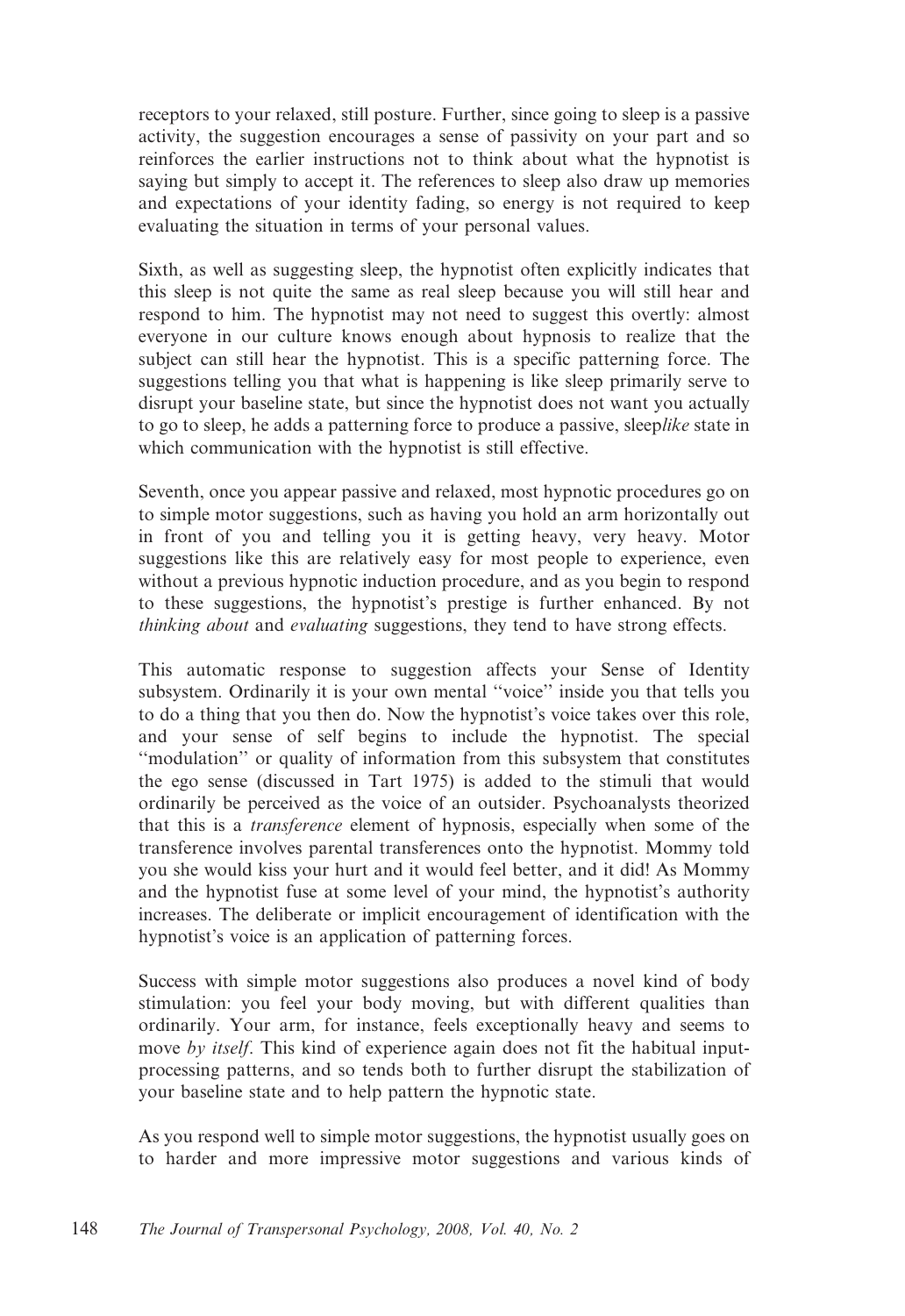cognitive alteration suggestions. Continued success leads to increasing inclusion of the hypnotist within your ego sense.

Finally, we should note that an important factor in understanding the hypnotic induction technique is the subject's implicit expectations of what it is like to be hypnotized and how a hypnotized subject behaves. Shor (1964) conducted a survey showing that among college students there is a fairly good general knowledge of what hypnosis is like, in spite of some misconceptions. So if a subject agrees to be hypnotized and believes that the hypnotist can do it, he has implicit expectations that affect his reactions to the particular things the hypnotist does. We will return to the importance of implicit expectations later.

#### The Hypnotic State

If the induction is successful and a neutral hypnotic state is developed $8$  the result is an ASC characterized by a quiet mind (Tart, 1966); most of the subsystems and structures of the system of consciousness are relatively inactive, as compared to the busyness of ordinary consciousness. Typically, if a deeply hypnotized subject is asked what he is thinking about or experiencing, the answer is ''Nothing.'' However, this neutral hypnotic state is also characterized by greatly enhanced suggestibility, a greater mobility of attention/awareness energy, so when a particular experience is suggested to the subject he usually experiences it far more vividly than he could in his ordinary d-SoC, often to the point of total experiential reality. Thus the hypnotic state shows a high flexibility and intensity of functioning, even though it is relatively quiet between particular functionings. The state is also characterized by a quality called rapport, a functioning of the Sense of Identity subsystem to include the hypnotist as part of the subject's own ego.

It is easy to see how the various techniques mentioned above destabilize the ordinary pattern and operate on various psychological subsystems to push them toward extreme values of functioning. But where is the actual transition from awake-but-unhypnotized to hypnotized? We do not know. Studies of hypnosis have generally paid little attention to the transition between hypnosis and waking. Some psychoanalytically oriented case studies (Gill & Brenman, 1959) have reported marked transitional effects, but no study has tried to map the exact nature and extent of the quantum jump.

This concludes our brief survey of the process of inducing an ASC. In some ways it is too simplified: the actual situation in which a person, either by himself or with the help of another, sits down to induce an ASC is influenced by many variables that affect our lives, especially those implicit factors stemming from our personal and cultural histories that are so hard for us to see. Further, this analysis is in terms of ''normal'' factors readily understood in consensus consciousness: there may well be transpersonal factors we know little of yet.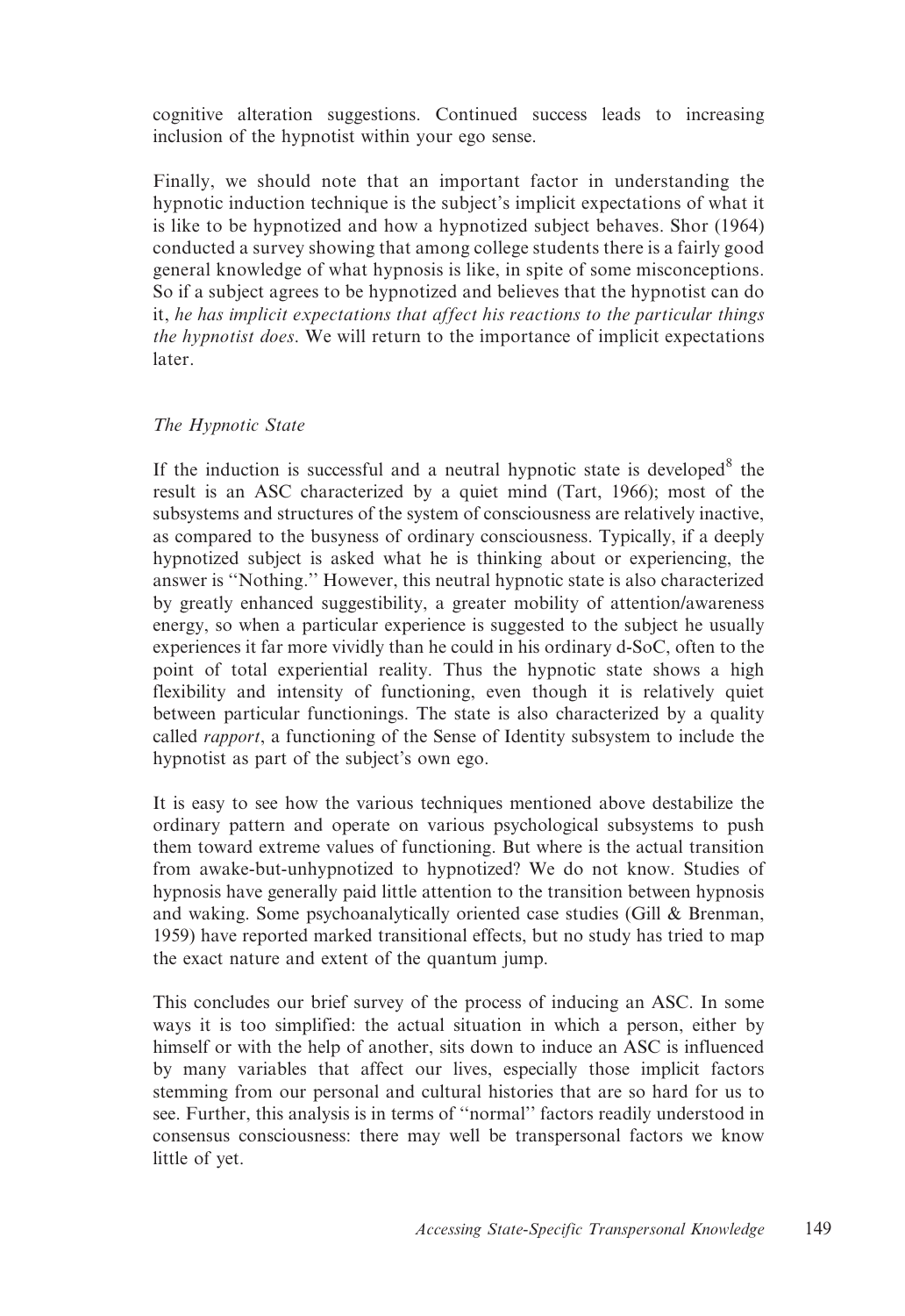### Set and Setting, Expectation, What It Means!

I cannot emphasize strongly enough that the procedures involved in inducing an ASC have to be looked at thoroughly and subtly, not just taken at face value. The implicit as well as the explicit needs to be understood.

To illustrate, George Estabrooks (1943), one of the early modern researchers in hypnosis, decided to see if hypnosis could be induced by simply recording the verbal procedure on a phonograph record and playing it to a group of volunteer student subjects. Estabrooks felt this was important to investigate, as most theories of hypnosis at that time put great emphasis on *rapport*, the subtle and special interpersonal relationship between hypnotist and subject. Without the proper rapport, hypnosis would not occur. Clearly one would not expect much interpersonal interaction, subtle or overt, between a person and a phonograph record.

Estabrooks recorded a typical hypnotic induction procedure–verbal suggestions about relaxing, sleepiness, etc.–and recruited some volunteers from one of the college classes he taught. At the time of the experiment, he told the students the hypnosis experiment would start and then he put the record on. To his consternation, he found he had brought the wrong record from his office: he was playing a record of Swiss yodeling! Deciding to let it entertain his subjects while he got the right one, he said nothing but left and went to his office.

When he returned, he found one subject was in a deep hypnotic state!

The professor had said this record would hypnotize him, and the student went into hypnosis.

When looking at any ASC induction procedure, there is, at the overt level, the actual nature of the induction procedure. A physical posture or action may be specified, certain words said, suggestions with a particular and apparently clear overt meaning given, directions as to controlling attention, etc. But behind this overt, readily observable level, what do each of these things *mean* to the person whose consciousness may be affected? We almost always come into situation with a particular mental/emotional set, the setting then interacts with that set and our expectations, part of our mind is always trying to figure out what things really mean, etc.

The simple direction, for example, ''Pay attention to the natural flow of your breathing,'' sounds straightforward. Give that instruction to, say, a Western college student participating in a psychology experiment for extra credit in a course she is taking, versus to a similar aged young woman who has traveled to India to find a spiritual path, and the overall meaning created or sensed by the instructee can vary enormously. To the experimental student, it might mean ''We want you to physically relax and paying attention to your breath is a way of relaxing.'' To the seeker, it might mean ''Now a real Teacher is getting me in touch with my psychic energy and wonderful things may happen!''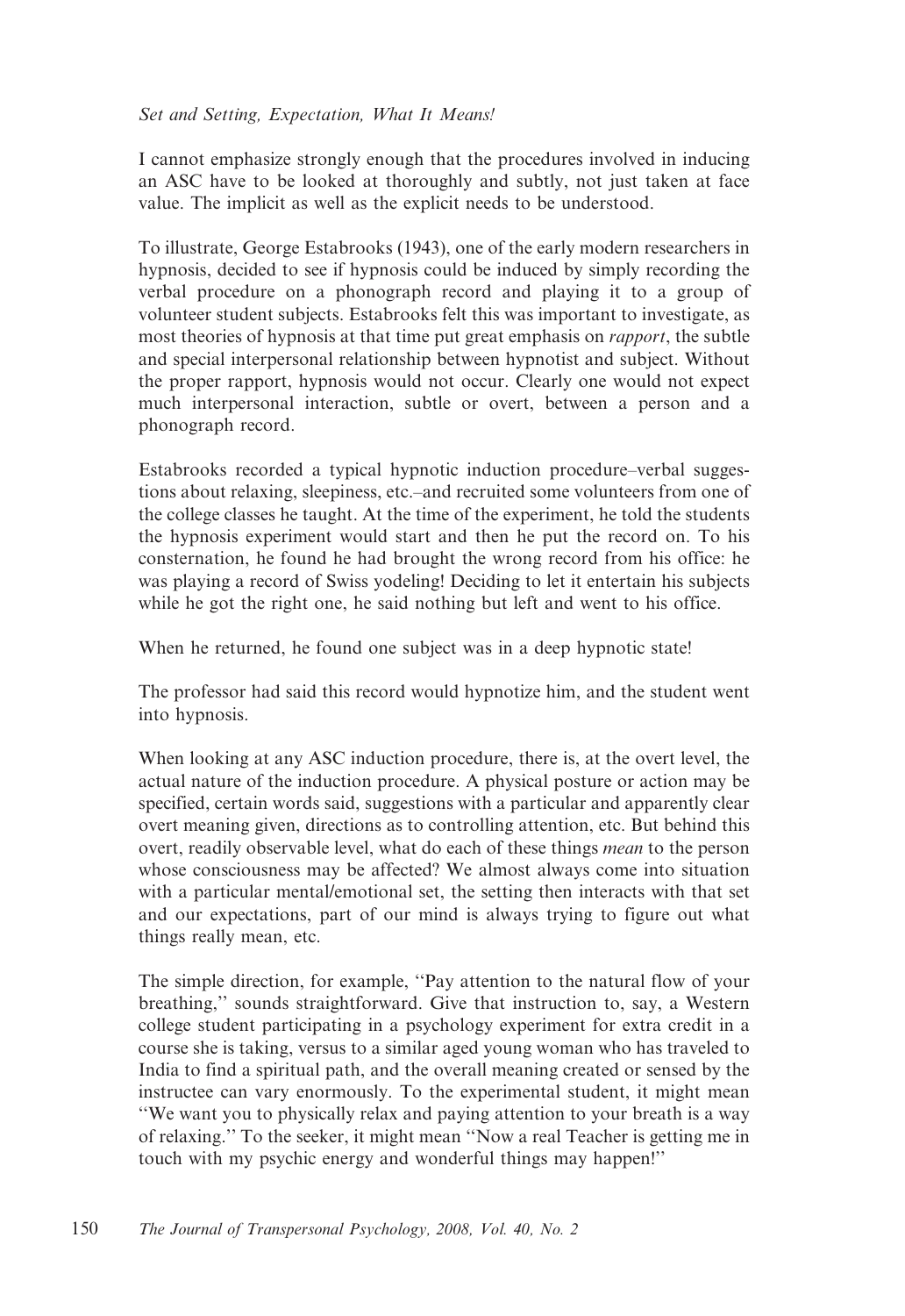To at least one of Estabrooks' students, the unusual sounds of the phonograph recording, combined with the expectation from Professor Estabrooks, an authority and psychologist, that the sounds he would hear would hypnotize him, were sufficient to do it.

### OUR MONK, OUR ALCHEMIST, OUR SHAMAN

Returning to our starting observations, what are some of the things the systems approach would suggest looking at in trying to understand the behaviors of our Tibetan monk, our alchemist, and our shaman?

There are direct physical and sensory consequences of our Tibetan monk twirling his hand-held prayer wheel. It starts as a fully voluntary action, he has to figure out how to keep it spinning, but it soon turns into a semi-conscious action, he can keep it spinning without much attention and use most of his attention for something else. A small and continuous amount of muscular effort is needed, and low-level but steady sensory impressions from the muscle activity and, if you look at it, the visual appearance of the prayer wheel, are present. These capture and stabilize some of his attention.

But what are the psychological set and setting, the expectations, the overt and implicit *meanings* of spinning the prayer wheel, meanings which modulate the effects of the actions and perceptions? To mention just some:

First, for our monk, the set and setting are Tibetan Buddhism, including such explicit beliefs as that

- 1. We live in a state of illusion (samsara) that leads to unnecessary suffering,
- 2. Beneath our ordinary self we are of the same nature as Buddhas, so
- 3. Liberation is possible for us,
- 4. Our actions have consequences (karma) that lead toward liberation or generate more suffering,
- 5. Prayers may help us,
- 6. The mechanical spinning (with proper mental attitude) of the prayer wheel, which is filled with written prayers, amounts to praying them,
- 7. Mental or oral repetition of mantras or prayers, along with spinning the prayer wheel increase the effectiveness of our efforts toward liberation, and that
- 8. The small amount of conscious effort needed to keep the wheel spinning provides a kind of meditative stabilization point (shamatha with an object) that makes us less likely to mentally wander deeper into samsara and create bad karma.

While involved in the external process of spinning the prayer wheel, the monk may share the Buddhist belief that it is the inner mental processes that are really the most important, so the outer actions are a vehicle for guiding the mind, rather than the essence of the act.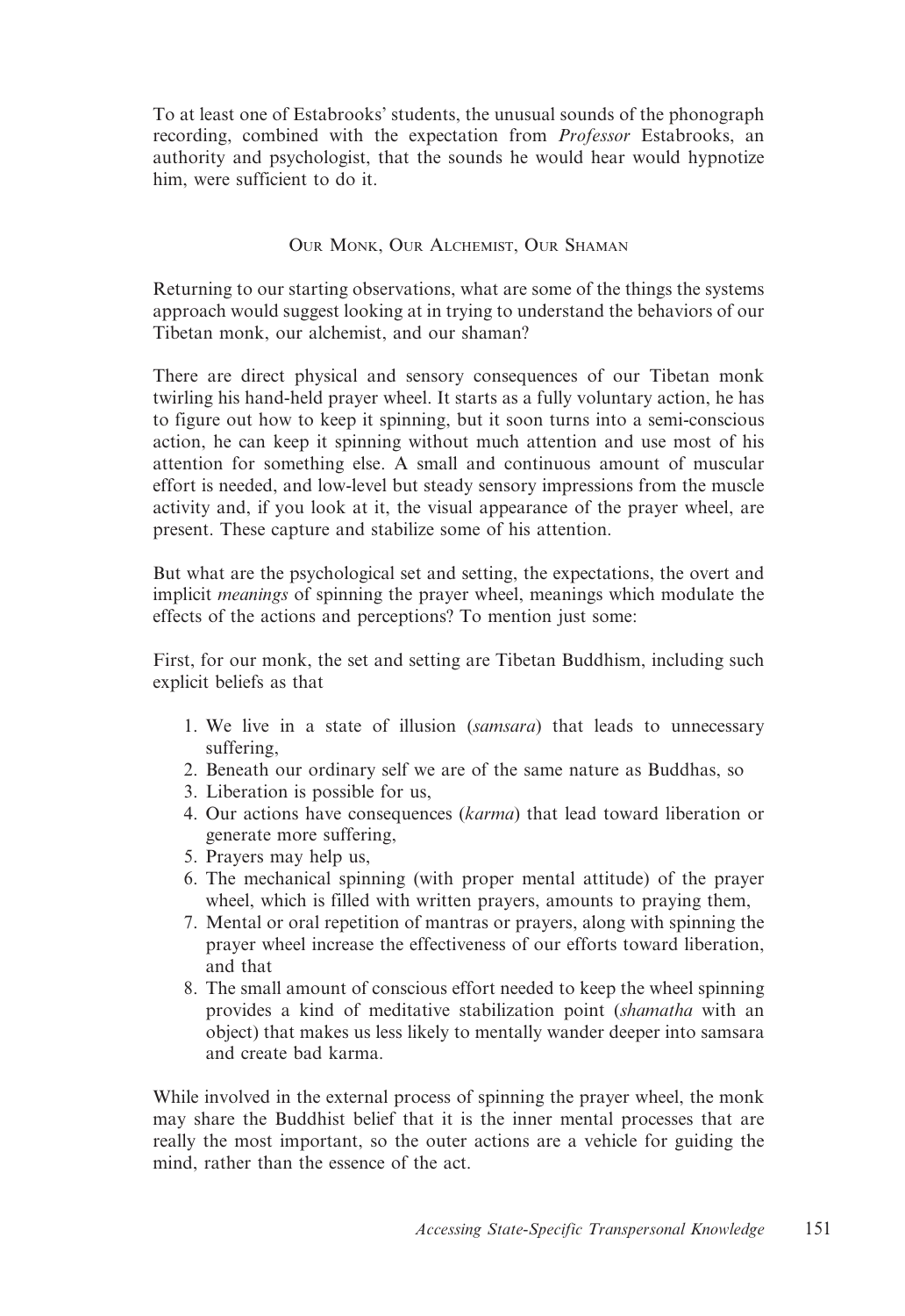Implicit beliefs and expectations may affect the action of spinning the prayer wheel, such as the monk's relationship to a teacher who instructed him to use a prayer wheel, his earlier cultural-given expectations, his other meditative skills, etc.

Our alchemist is stirring, stirring, stirring, perhaps for hours on end. I do not have in-depth scholarly knowledge of alchemy, but, similar to the monk's meanings above, the alchemist views his actions in the context of such beliefs as

- 1. We are fallen from Grace,
- 2. We have a higher nature, gold hidden in the dross, that means
- 3. Spiritual advancement/salvation/transformation is possible for us,
- 4. Our actions certainly have consequences that lead toward success or failure,
- 5. Prayers to God, Jesus, the Holy Ghost, and various angels, Powers and Principalities may aid us, and that
- 6. The repeated circular stirring is essential to the proper transformation of the material and eventually of the alchemist to a higher spiritual state. I do not know how much various alchemists focused on the importance of inner mental attitudes as part of the process as opposed to depending on the external actions to stabilize the mind, although I am sure there was great variation here. And strong focus on particular external actions, which are believed to be critical to the enterprise, may have the same or similar effects to a more direct attempt to control mental processes.

Our shaman: He is not merely drawing a circle over and over; he is

- 1. Concentrating (the essence of most meditation procedures) on drawing the circle over and over; he is probably
- 2. Praying to his guardian spirits,
- 3. Singing a song of power to go with the repeating circle drawing, all
- 4. In a belief/expectation set and setting context as rich as our monk's or alchemist's. You or I could repeatedly draw a circle over and over like that, but while the external actions would be essentially the same, we are unlikely to experience them the same way….

If we want to understand various esoteric systems, then, it is helpful but not enough to study their texts and oral traditions, at some point we must enter into the ASCs that form the experiential basis and practice of the traditions. To enter such states, to create the *state-specific sciences* I have advocated elsewhere (Tart, 1972; 1998), we must experiment with the techniques for inducing the necessary ASCs, and that includes understanding not just the externals of the techniques but the internals, the world view and expectations that are an essential part of them. As transpersonal psychology better understands inducing ASCs and learns to do it more effectively, so the induction techniques are successful with more people, our knowledge base will expand to include the state-specific knowledge that is at the heart of the transpersonal.

I hope this approach will aid our understanding.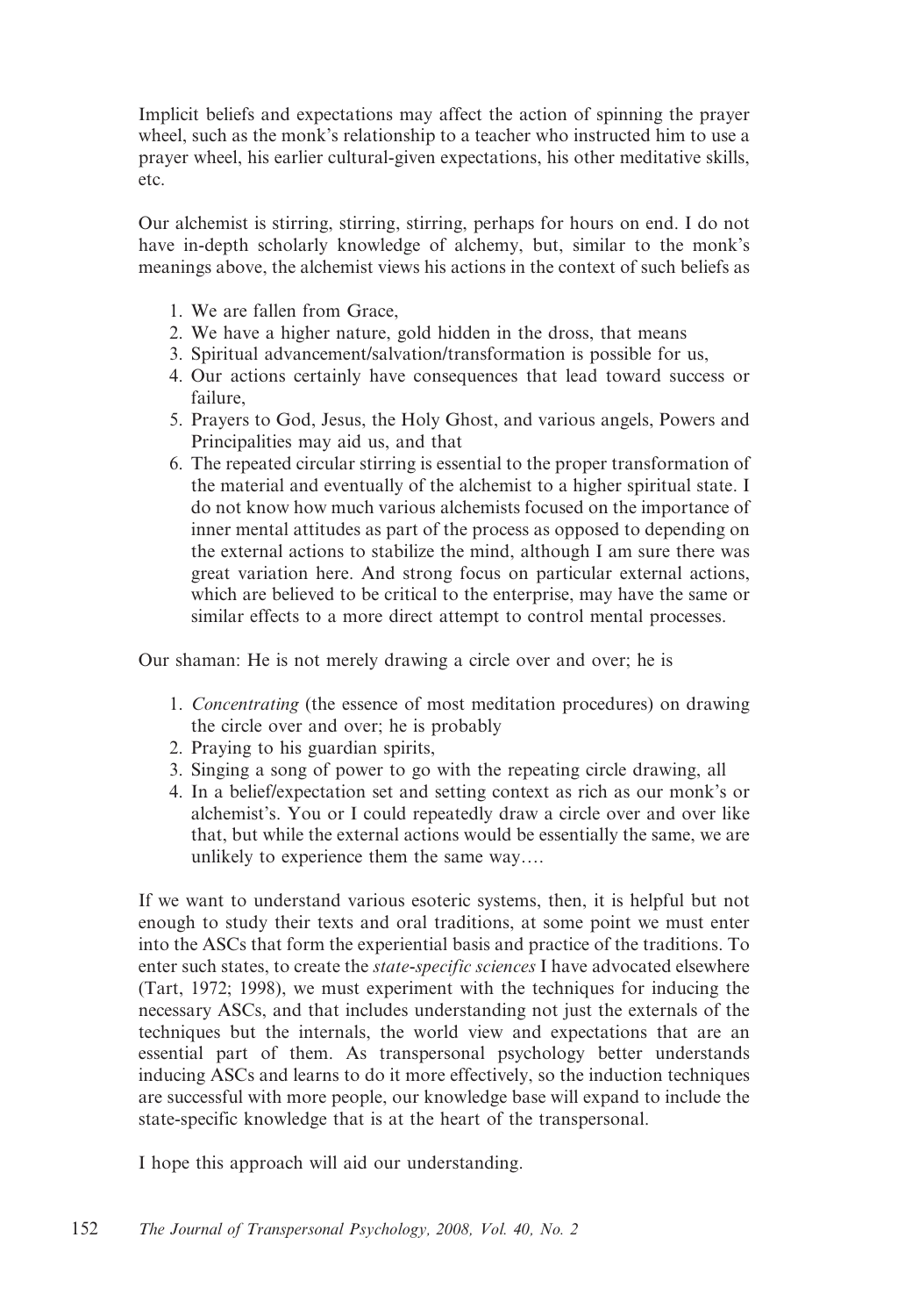#### **NOTES**

<sup>1</sup> I want to express my gratitude to the Esalen Center for Theory and Research for making possible the conference that stimulated this article.

<sup>2</sup> Some states, of course, may be very fleeting or very unstable and so hard to study, but we will not deal with those here.

<sup>3</sup>This is a psychologically based conceptual system, reflecting both my primary training and my current scientific position as an interactive dualist with regard to body and mind. How these psychological subsystems/functions relate to particular aspects of brain functioning is an issue beyond the scope of this paper.

<sup>4</sup> I have described these various processes as loading stabilization, positive feedback stabilization, negative feedback stabilization, and limiting stabilization.

 $5$  A major problem in the psychological literature on ASCs is *equating the procedure of induction with the presence* of an ASC, a kind of premature parsimony aspect of ''objectivity.'' Everyone can agree–objectively–over whether an investigator has carried out a hypnotic induction procedure (e.g. read the "magic words" aloud, in the presence of an experimental subject). Many subjects do not get hypnotized, though, so to count them as ''hypnotized subjects'' introduces all sorts of confusion. Or a group of experimental subjects may be classified as ''meditating'' because they have been given instructions on how to meditate and told to do so, yet we have no measure of how successful they were in carrying out the instructions. The presence or absence of an ASC at a particular time must be assessed from reports of the subject, even if this is not as easy a procedure as the "objective" presence or absence of an induction ritual.

 $6$  I will not cover the treatment of meditative states that appeared in the original States of Consciousness book, as I want to rethink some aspects of it.

<sup>7</sup> It may also be the case–my personal observation suggests it–that wide-ranging imagery is actually being generated all the time, the bhavanga-sota or bhavanga-citta that Buddhism talks about, but its presence is obscured by ordinary waking activity.

 $8$ I describe a typical deep hypnotic state as created within contemporary Western culture. How much of this is hypnosis per se and how much a cultural creation is unknown.

#### REFERENCES

ESTABROOKS, G. (1943). Hypnotism. New York: Dutton.

- SHOR, R. (1964). The accuracy of estimating the relative difficulty of typical hypnotic phenomena. International Journal of Clinical and Experimental Hypnosis, 12, 191–201.
- STENT, G. (1972). Prematurity and uniqueness in scientific discovery. Advances in the Biosciences, 8, 443–449.
- TART, C. (1966). Spontaneous thought and imagery in the hypnotic state: Psychophysiological correlates. Paper presented to the American Psychological Association, New York, New York.
- TART, C. (1972). States of consciousness and state-specific sciences. Science, 176, 1203–1210.

TART, C. (1975). States of consciousness. New York: Dutton.

TART, C. (1998). Investigating altered states of consciousness on their own terms: A proposal for the creation of state-specific sciences. Ciencia e Cultura, Journal of the Brazilian Association for the Advancement of Science, 50(2/3), 103–116.

#### The Author

Charles T. Tart, Ph.D., teaches at the Institute of Transpersonal Psychology, and focuses on building bridges between the genuinely spiritual and the